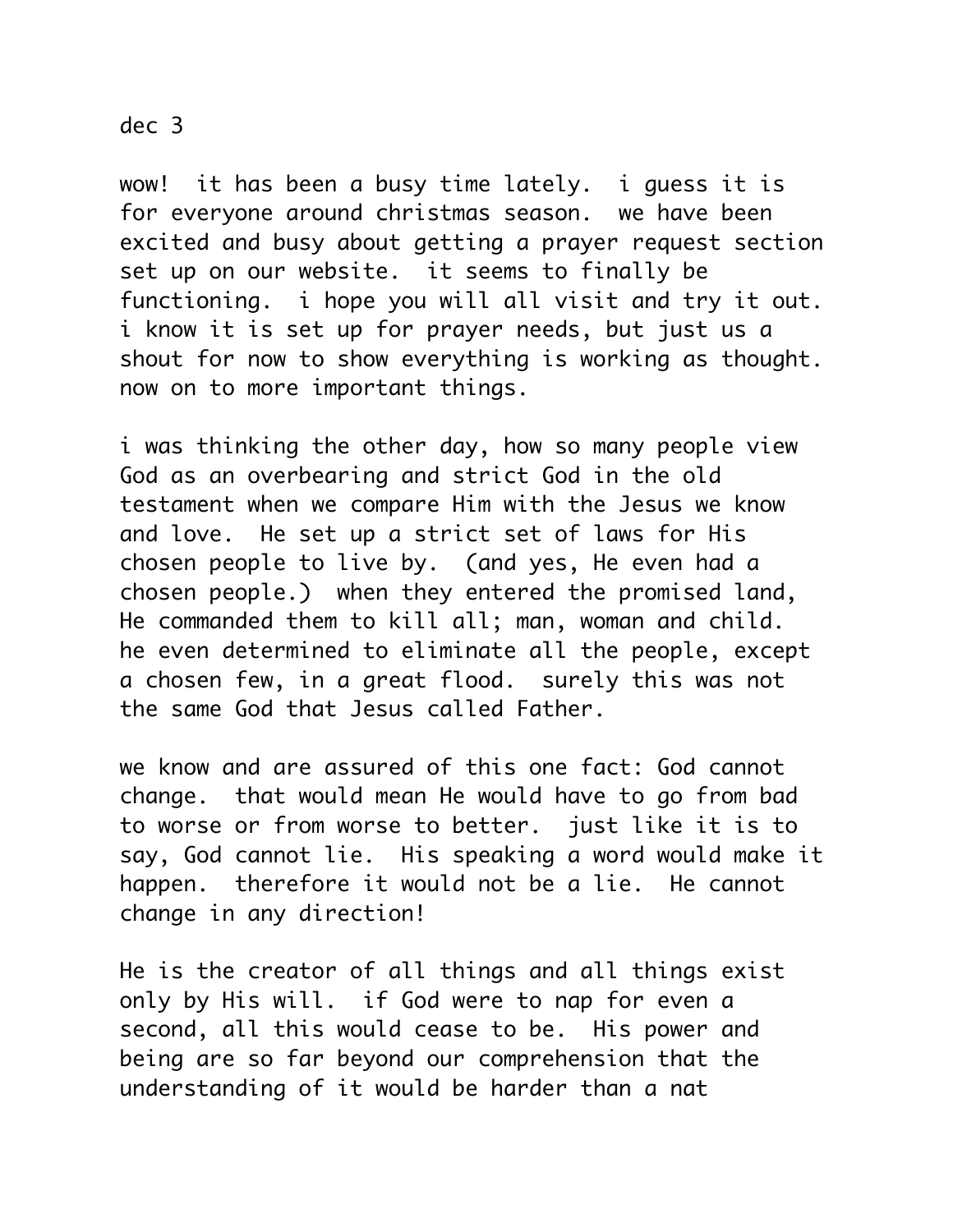swallowing an elephant. we are a creation, testing to know the extent of His love and mercy. some because they seek to know the forbidden. others because they seek to know Him; to explore all that He is.

the world judges by their worldly standards; standards they themselves have determined. it is like the creatures discovered at the depths of the oceans. it is so dark, they have not even developed eyes to see. they move around by feel alone. (does that sound like this generation? if it feels good, do it.) eyes give one the ability to see ahead at what's coming. the eyes of our understanding allow us to know that we are the created and He is the creator.

as the word says, "now all these things happened to them as examples, and they were written for our admonition, upon whom the ends of the ages have come." 1 cor 10:11 God was not showing favorites when He picked a "chosen people". He found one man who would trust Him completely, and built a people through him. He would work through them. all the errors and rebellion they would make, and His dealing them, would serve to give us a glimpse into the nature of God; help us to know Him.

do you really consider them a "chosen people"? consider that they have been persecuted throughout the ages by the enemy. he sought to destroy them because they were God's "special ones". he targeted them relentless. even now they are persecuted and hated. (christians, also being His "chosen ones", join in their persecution.) the truth was that God had a plan of redemption. a plan to save more than them; a plan